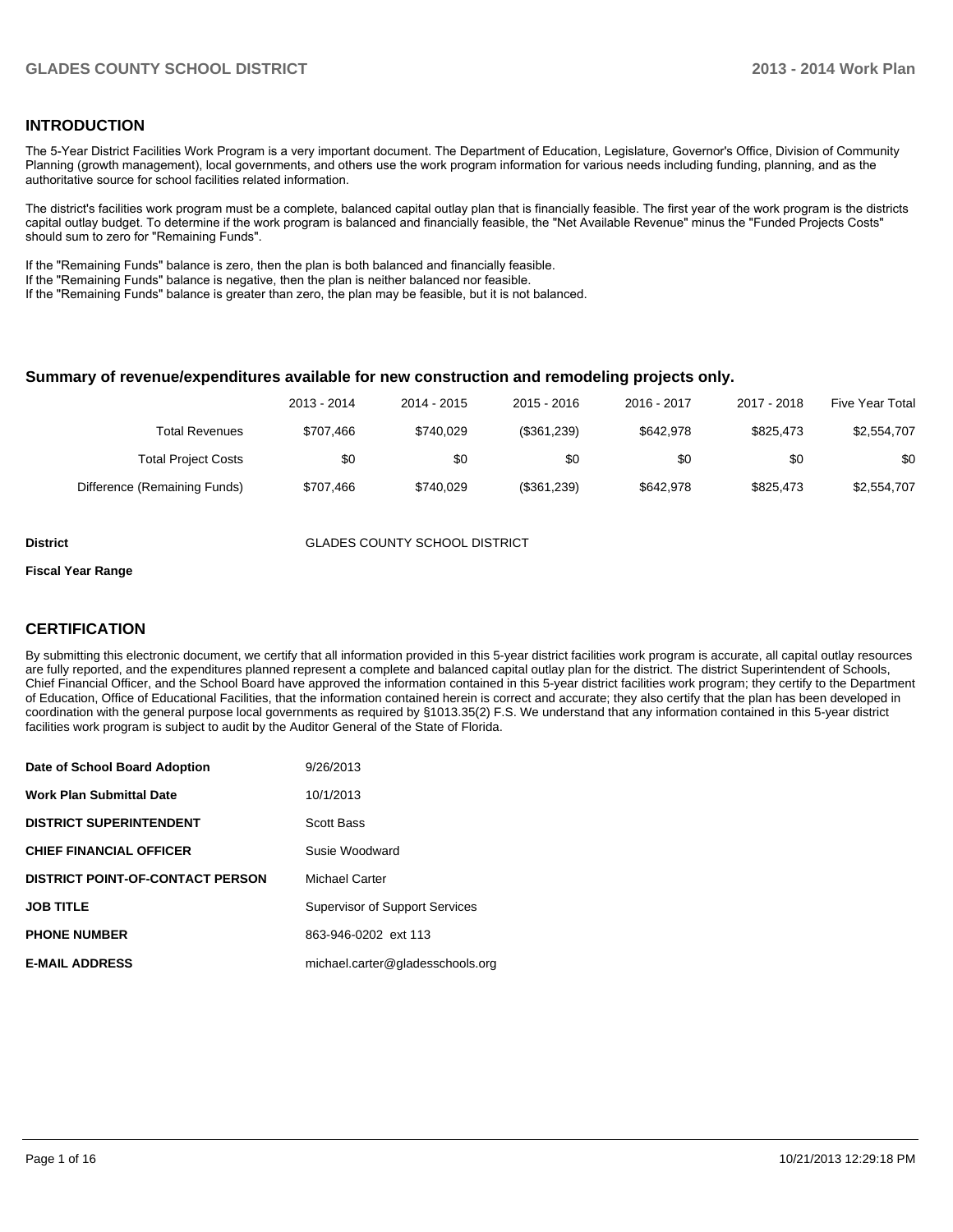# **Expenditures**

### **Expenditure for Maintenance, Repair and Renovation from 1.50-Mills and PECO**

Annually, prior to the adoption of the district school budget, each school board must prepare a tentative district facilities work program that includes a schedule of major repair and renovation projects necessary to maintain the educational and ancillary facilities of the district.

|                                  | Item                                                                                                                                                         |           | 2014 - 2015<br>Projected | 2015 - 2016<br>Projected | 2016 - 2017<br>Projected | 2017 - 2018<br>Projected | <b>Total</b> |  |  |  |
|----------------------------------|--------------------------------------------------------------------------------------------------------------------------------------------------------------|-----------|--------------------------|--------------------------|--------------------------|--------------------------|--------------|--|--|--|
| <b>HVAC</b>                      |                                                                                                                                                              | \$10,000  | \$20,000                 | \$20,000                 | \$20,000                 | \$20.000                 | \$90,000     |  |  |  |
| Locations:                       | GLADES SUPERINTENDENT'S OFFICE, MOORE HAVEN ELEMENTARY, MOORE HAVEN MIDDLE/SENIOR HIGH                                                                       |           |                          |                          |                          |                          |              |  |  |  |
| Flooring                         |                                                                                                                                                              | \$5.000   | \$10,000                 | \$10,000                 | \$10,000                 | \$10,000                 | \$45,000     |  |  |  |
| Locations:                       | GLADES SUPERINTENDENT'S OFFICE, MOORE HAVEN ELEMENTARY, MOORE HAVEN MIDDLE/SENIOR HIGH                                                                       |           |                          |                          |                          |                          |              |  |  |  |
| Roofing                          |                                                                                                                                                              | \$50,000  | \$15,000                 | \$15,000                 | \$15,000                 | \$15,000                 | \$110,000    |  |  |  |
| Locations:                       | GLADES SUPERINTENDENT'S OFFICE, MOORE HAVEN ELEMENTARY, MOORE HAVEN MIDDLE/SENIOR HIGH, WEST GLADES<br><b>ELEMENTARY</b>                                     |           |                          |                          |                          |                          |              |  |  |  |
| Safety to Life                   |                                                                                                                                                              | \$10,000  | \$10,000                 | \$20,000                 | \$10,000                 | \$10,000                 | \$60,000     |  |  |  |
| Locations:                       | GLADES SUPERINTENDENT'S OFFICE, MOORE HAVEN ELEMENTARY, MOORE HAVEN MIDDLE/SENIOR HIGH, WEST GLADES<br><b>ELEMENTARY</b>                                     |           |                          |                          |                          |                          |              |  |  |  |
| Fencing                          |                                                                                                                                                              | \$0       | \$10,000                 | \$10.000                 | \$5.000                  | \$5,000                  | \$30,000     |  |  |  |
| Locations:                       | GLADES SUPERINTENDENT'S OFFICE, MOORE HAVEN ELEMENTARY, MOORE HAVEN MIDDLE/SENIOR HIGH, TRANSPORTATION<br>FACILITY, WEST GLADES ELEMENTARY                   |           |                          |                          |                          |                          |              |  |  |  |
| Parking                          |                                                                                                                                                              | \$5,000   | \$5.000                  | \$5.000                  | \$5.000                  | \$5,000                  | \$25,000     |  |  |  |
| Locations:                       | GLADES SUPERINTENDENT'S OFFICE, MOORE HAVEN ELEMENTARY, MOORE HAVEN MIDDLE/SENIOR HIGH, WEST GLADES<br>ELEMENTARY                                            |           |                          |                          |                          |                          |              |  |  |  |
| Electrical                       |                                                                                                                                                              | \$10,000  | \$10,000                 | \$15,000                 | \$15,000                 | \$10,000                 | \$60,000     |  |  |  |
| Locations:                       | GLADES SUPERINTENDENT'S OFFICE, MOORE HAVEN ELEMENTARY, MOORE HAVEN MIDDLE/SENIOR HIGH, WEST GLADES<br>ELEMENTARY                                            |           |                          |                          |                          |                          |              |  |  |  |
| Fire Alarm                       |                                                                                                                                                              | \$15,000  | \$10,000                 | \$10,000                 | \$10,000                 | \$10,000                 | \$55,000     |  |  |  |
| Locations:                       | MOORE HAVEN ELEMENTARY, MOORE HAVEN MIDDLE/SENIOR HIGH, WEST GLADES ELEMENTARY                                                                               |           |                          |                          |                          |                          |              |  |  |  |
| Telephone/Intercom System        |                                                                                                                                                              | \$5.000   | \$5.000                  | \$5,000                  | \$5.000                  | \$5.000                  | \$25,000     |  |  |  |
|                                  | Locations: GLADES SUPERINTENDENT'S OFFICE, MOORE HAVEN ELEMENTARY, MOORE HAVEN MIDDLE/SENIOR HIGH, TRANSPORTATION<br><b>FACILITY, WEST GLADES ELEMENTARY</b> |           |                          |                          |                          |                          |              |  |  |  |
| <b>Closed Circuit Television</b> |                                                                                                                                                              | \$3,000   | \$3,000                  | \$3,000                  | \$3,000                  | \$3,000                  | \$15,000     |  |  |  |
|                                  | Locations: MOORE HAVEN ELEMENTARY, MOORE HAVEN MIDDLE/SENIOR HIGH, WEST GLADES ELEMENTARY                                                                    |           |                          |                          |                          |                          |              |  |  |  |
| Paint                            |                                                                                                                                                              | \$12,000  | \$12,000                 | \$12,000                 | \$12,000                 | \$12,000                 | \$60,000     |  |  |  |
| Locations:                       | GLADES SUPERINTENDENT'S OFFICE, MOORE HAVEN ELEMENTARY, MOORE HAVEN MIDDLE/SENIOR HIGH, WEST GLADES<br><b>ELEMENTARY</b>                                     |           |                          |                          |                          |                          |              |  |  |  |
| Maintenance/Repair               |                                                                                                                                                              | \$20,000  | \$20,000                 | \$20,000                 | \$20,000                 | \$20,000                 | \$100,000    |  |  |  |
| Locations:                       | MOORE HAVEN MIDDLE/SENIOR HIGH, WEST GLADES ELEMENTARY                                                                                                       |           |                          |                          |                          |                          |              |  |  |  |
|                                  | <b>Sub Total:</b>                                                                                                                                            | \$145,000 | \$130,000                | \$145,000                | \$130,000                | \$125,000                | \$675,000    |  |  |  |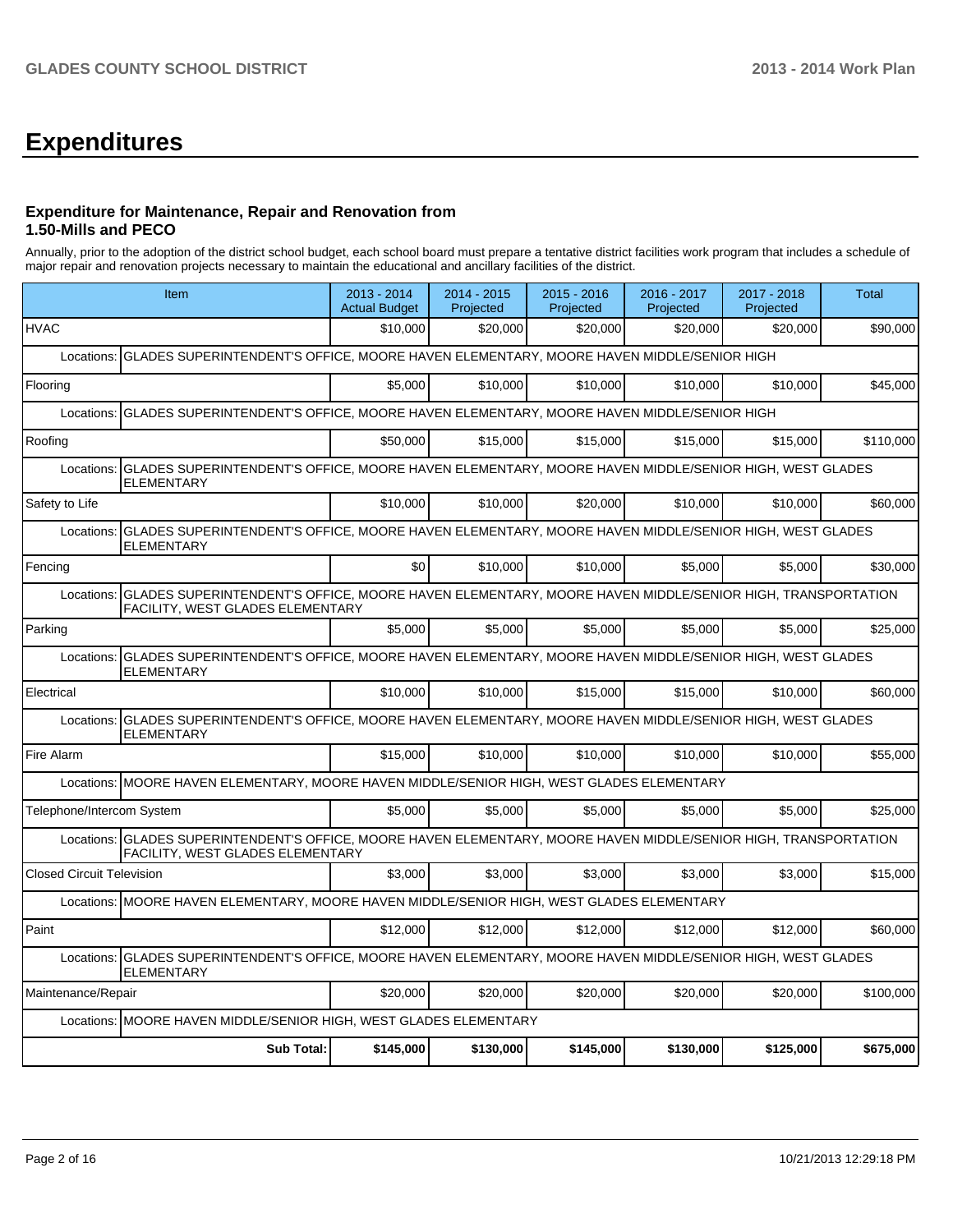### **GLADES COUNTY SCHOOL DISTRICT 2013 - 2014 Work Plan**

| <b>PECO Maintenance Expenditures</b> | \$0       | \$0       | \$3,270       | \$10,249  | \$24,568  | \$38,087  |
|--------------------------------------|-----------|-----------|---------------|-----------|-----------|-----------|
| 1.50 Mill Sub Total: I               | \$175,000 | \$160,000 | \$171<br>,730 | \$149,751 | \$130,432 | \$786,913 |

|                        | Other Items                      | $2013 - 2014$<br><b>Actual Budget</b> | $2014 - 2015$<br>Projected | $2015 - 2016$<br>Projected | 2016 - 2017<br>Projected | 2017 - 2018<br>Projected | Total     |
|------------------------|----------------------------------|---------------------------------------|----------------------------|----------------------------|--------------------------|--------------------------|-----------|
| <b>WGS Water plant</b> |                                  | \$30,000                              | \$30,000                   | \$30,000                   | \$30,000                 | \$30,000                 | \$150,000 |
|                        | Locations WEST GLADES ELEMENTARY |                                       |                            |                            |                          |                          |           |
|                        | Total:                           | \$175,000                             | \$160,000                  | \$175,000                  | \$160,000                | \$155,000                | \$825,000 |

### **Local 1.50 Mill Expenditure For Maintenance, Repair and Renovation**

Anticipated expenditures expected from local funding sources over the years covered by the current work plan.

| Item                                                         | $2013 - 2014$<br><b>Actual Budget</b> | $2014 - 2015$<br>Projected | $2015 - 2016$<br>Projected | 2016 - 2017<br>Projected | $2017 - 2018$<br>Projected | Total        |
|--------------------------------------------------------------|---------------------------------------|----------------------------|----------------------------|--------------------------|----------------------------|--------------|
| Remaining Maint and Repair from 1.5 Mills                    | \$175,000                             | \$160,000                  | \$171,730                  | \$149,751                | \$130,432                  | \$786,913    |
| Maintenance/Repair Salaries                                  | \$0                                   | \$0                        | \$0                        | \$0                      | \$0                        | \$0          |
| School Bus Purchases                                         | \$0                                   | \$0                        | \$0                        | \$200,000                | \$100,000                  | \$300,000    |
| <b>Other Vehicle Purchases</b>                               | \$0                                   | \$0                        | \$0                        | \$0                      | \$0                        | \$0          |
| Capital Outlay Equipment                                     | \$0                                   | \$0                        | \$0                        | \$0                      | \$0                        | \$0          |
| Rent/Lease Payments                                          | \$0                                   | \$0                        | \$0                        | \$0                      | \$0                        | \$0          |
| <b>COP Debt Service</b>                                      | \$0                                   | \$0                        | \$0                        | \$0                      | \$0                        | \$0          |
| Rent/Lease Relocatables                                      | \$0                                   | \$0                        | \$0                        | \$0                      | \$0                        | \$0          |
| <b>Environmental Problems</b>                                | \$0                                   | \$0                        | \$0                        | \$0                      | \$0                        | \$0          |
| s.1011.14 Debt Service                                       | \$0                                   | \$0                        | \$0                        | \$0                      | \$0                        | \$0          |
| Special Facilities Construction Account                      | \$7,870,912                           | \$7,870,912                | \$7,870,912                | \$0                      | \$0                        | \$23,612,736 |
| Premiums for Property Casualty Insurance - 1011.71<br>(4a,b) | \$125,531                             | \$125,500                  | \$1,255,002                | \$125,500                | \$125,500                  | \$1,757,033  |
| Qualified School Construction Bonds (QSCB)                   | \$0                                   | \$0                        | \$0                        | \$0                      | \$0                        | \$0          |
| Qualified Zone Academy Bonds (QZAB)                          | \$0                                   | \$0                        | \$0                        | \$0                      | \$0                        | \$0          |
| <b>Local Expenditure Totals:</b>                             | \$8,171,443                           | \$8,156,412                | \$9,297,644                | \$475,251                | \$355,932                  | \$26,456,682 |

## **Revenue**

### **1.50 Mill Revenue Source**

Schedule of Estimated Capital Outlay Revenue from each currently approved source which is estimated to be available for expenditures on the projects included in the tentative district facilities work program. All amounts are NET after considering carryover balances, interest earned, new COP's, 1011.14 and 1011.15 loans, etc. Districts cannot use 1.5-Mill funds for salaries except for those explicitly associated with maintenance/repair projects. (1011.71 (5), F.S.)

| Item                                          | Fund | $2013 - 2014$<br><b>Actual Value</b> | $2014 - 2015$<br>Projected | $2015 - 2016$<br>Projected | 2016 - 2017<br>Projected | $2017 - 2018$<br>Projected | Total           |
|-----------------------------------------------|------|--------------------------------------|----------------------------|----------------------------|--------------------------|----------------------------|-----------------|
| i) Non-exempt property<br>lassessed valuation |      | \$577.833.391                        | \$590.008.098              | \$617,760,849              | \$654.383.667            | \$698.255.443              | \$3.138.241.448 |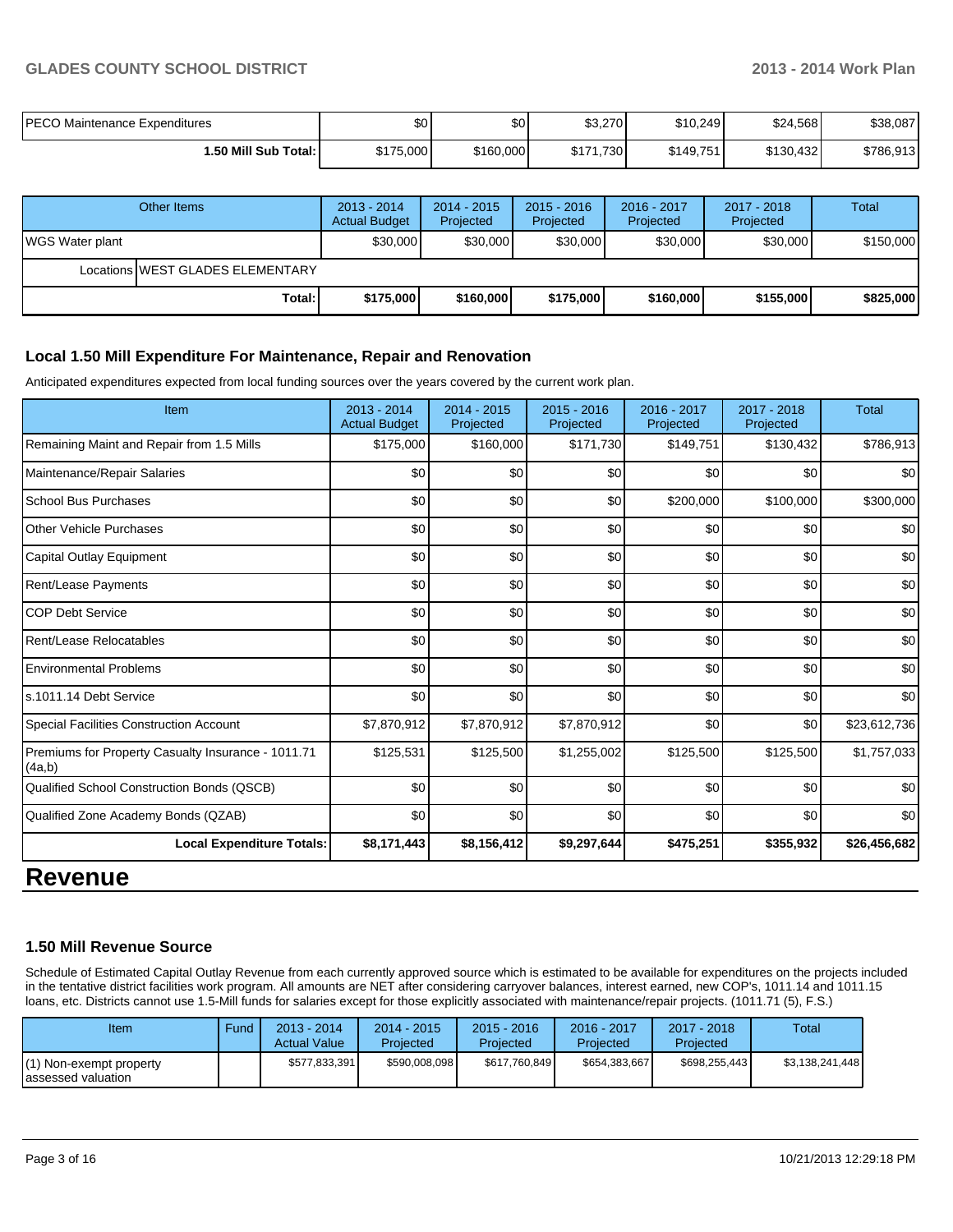| $(2)$ The Millege projected for<br>discretionary capital outlay per<br>ls.1011.71 |     | 1.50      | .50 <sub>1</sub> | 1.50 <sub>1</sub> | 1.50        | 1.50 l      |             |
|-----------------------------------------------------------------------------------|-----|-----------|------------------|-------------------|-------------|-------------|-------------|
| (3) Full value of the 1.50-Mill<br>discretionary capital outlay per<br>ls.1011.71 |     | \$970.760 | \$991.214        | \$1.037.838       | \$1.099.365 | \$1,173,069 | \$5.272.246 |
| (4) Value of the portion of the 1.50<br>-Mill ACTUALLY levied                     | 370 | \$832.080 | \$849.612        | \$889.576         | \$942.312   | \$1,005,488 | \$4,519,068 |
| $(5)$ Difference of lines (3) and (4)                                             |     | \$138,680 | \$141.602        | \$148.262         | \$157.053   | \$167.581   | \$753,178   |

### **PECO Revenue Source**

The figure in the row designated "PECO Maintenance" will be subtracted from funds available for new construction because PECO maintenance dollars cannot be used for new construction.

| <b>Item</b>                          | Fund | $2013 - 2014$<br><b>Actual Budget</b> | $2014 - 2015$<br>Projected | $2015 - 2016$<br>Projected | 2016 - 2017<br>Projected | 2017 - 2018<br>Projected | Total    |
|--------------------------------------|------|---------------------------------------|----------------------------|----------------------------|--------------------------|--------------------------|----------|
| <b>PECO New Construction</b>         | 340  | \$0                                   | \$0                        | \$0                        | \$0                      | \$0                      | \$0      |
| <b>PECO Maintenance Expenditures</b> |      | \$0                                   | \$0                        | \$3.270                    | \$10.249                 | \$24.568                 | \$38,087 |
|                                      |      | \$0 I                                 | \$0                        | \$3.270                    | \$10,249                 | \$24,568                 | \$38,087 |

### **CO & DS Revenue Source**

Revenue from Capital Outlay and Debt Service funds.

| Item                                               | Fund | 2013 - 2014<br><b>Actual Budget</b> | $2014 - 2015$<br>Projected | $2015 - 2016$<br>Projected | 2016 - 2017<br>Projected | $2017 - 2018$<br>Projected | Total     |
|----------------------------------------------------|------|-------------------------------------|----------------------------|----------------------------|--------------------------|----------------------------|-----------|
| ICO & DS Cash Flow-through<br><b>I</b> Distributed | 360  | \$48.669                            | \$48.669                   | \$48.669                   | \$48.669                 | \$48,669                   | \$243,345 |
| ICO & DS Interest on<br>Undistributed CO           | 360  | \$440                               | \$440                      | \$440                      | \$440                    | \$440                      | \$2,200   |
|                                                    |      | \$49,109                            | \$49,109                   | \$49,109                   | \$49,109                 | \$49,109                   | \$245,545 |

### **Fair Share Revenue Source**

Nothing reported for this section. All legally binding commitments for proportionate fair-share mitigation for impacts on public school facilities must be included in the 5-year district work program.

### **Sales Surtax Referendum**

Specific information about any referendum for a 1-cent or ½-cent surtax referendum during the previous year.

**Did the school district hold a surtax referendum during the past fiscal year 2012 - 2013?**

No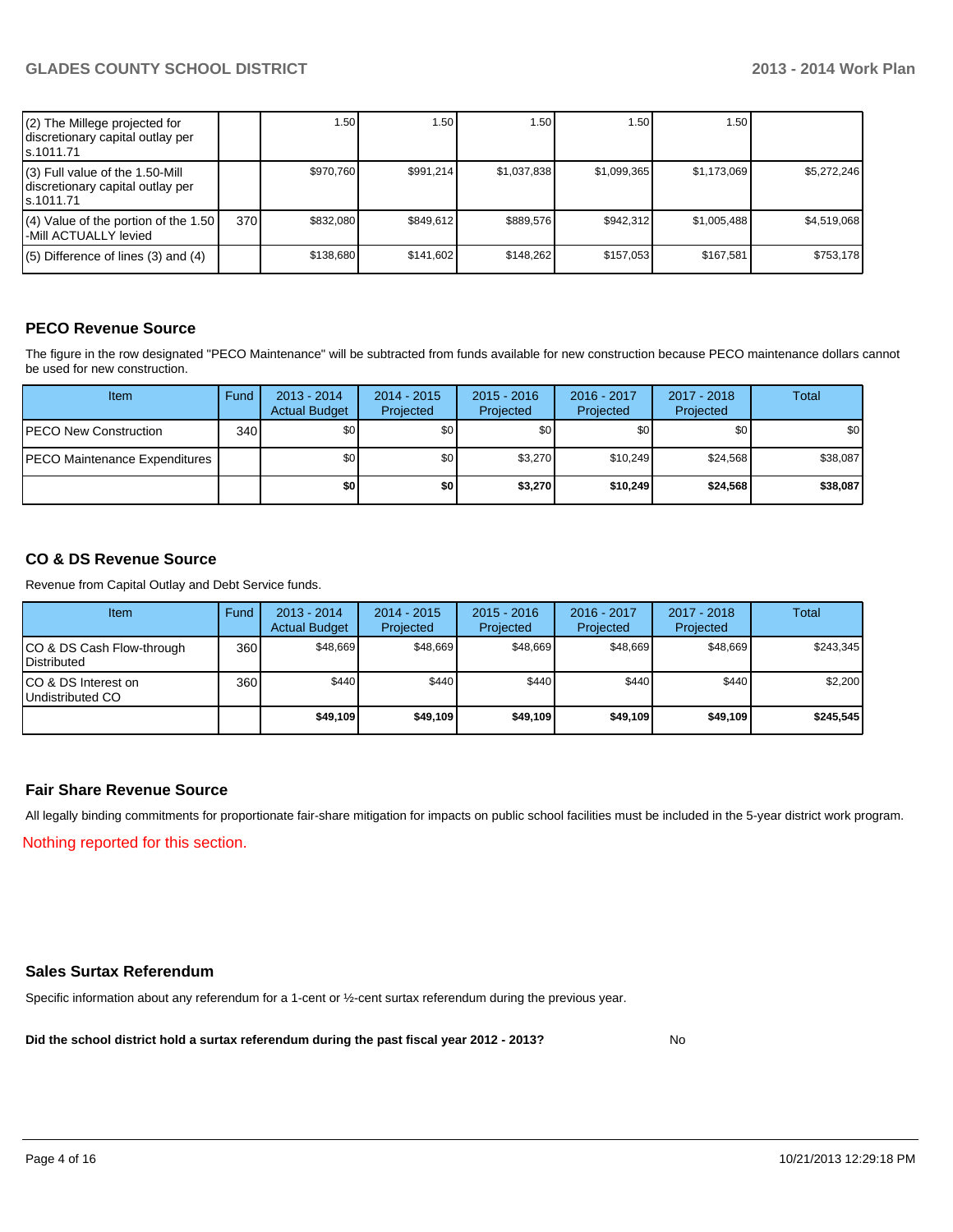### **Additional Revenue Source**

Any additional revenue sources

| Item                                                                                                                      | 2013 - 2014<br><b>Actual Value</b> | 2014 - 2015<br>Projected | 2015 - 2016<br>Projected | 2016 - 2017<br>Projected | 2017 - 2018<br>Projected | <b>Total</b> |
|---------------------------------------------------------------------------------------------------------------------------|------------------------------------|--------------------------|--------------------------|--------------------------|--------------------------|--------------|
| Proceeds from a s.1011.14/15 F.S. Loans                                                                                   | \$0                                | \$0                      | \$0                      | \$0                      | \$0                      | \$0          |
| District Bonds - Voted local bond<br>referendum proceeds per s.9, Art VII<br><b>State Constitution</b>                    | \$0                                | \$0                      | \$0                      | \$0                      | \$0                      | \$0          |
| Proceeds from Special Act Bonds                                                                                           | \$0                                | \$0                      | \$0                      | \$0                      | \$0                      | \$0          |
| Estimated Revenue from CO & DS Bond<br>Sale                                                                               | \$0                                | \$0                      | \$0                      | \$0                      | \$0                      | \$0          |
| Proceeds from Voted Capital<br>Improvements millage                                                                       | \$0                                | \$0                      | \$0                      | \$0                      | \$0                      | \$0          |
| Other Revenue for Other Capital Projects                                                                                  | \$0                                | \$0                      | \$0                      | \$0                      | \$0                      | \$0          |
| Proceeds from 1/2 cent sales surtax<br>authorized by school board                                                         | \$0                                | \$0                      | \$0                      | \$0                      | \$0                      | \$0          |
| Proceeds from local governmental<br>infrastructure sales surtax                                                           | \$0                                | \$0                      | \$0                      | \$0                      | \$0                      | \$0          |
| Proceeds from Certificates of<br>Participation (COP's) Sale                                                               | \$0                                | \$0                      | \$0                      | \$0                      | \$0                      | \$0          |
| Classrooms First Bond proceeds amount<br>authorized in FY 1997-98                                                         | \$124,558                          | \$124,558                | \$124,558                | \$124,558                | \$124,558                | \$622,790    |
| Classrooms for Kids                                                                                                       | \$0                                | \$0                      | \$0                      | \$0                      | \$0                      | \$0          |
| <b>District Equity Recognition</b>                                                                                        | \$0                                | \$0                      | \$0                      | \$0                      | \$0                      | \$0          |
| <b>Federal Grants</b>                                                                                                     | \$0                                | \$0                      | \$0                      | \$0                      | \$0                      | \$0          |
| Proportionate share mitigation (actual<br>cash revenue only, not in kind donations)                                       | \$0                                | \$0                      | \$0                      | \$0                      | \$0                      | \$0          |
| Impact fees received                                                                                                      | \$0                                | \$0                      | \$0                      | \$0                      | \$0                      | \$0          |
| Private donations                                                                                                         | \$0                                | \$0                      | \$0                      | \$0                      | \$0                      | \$0          |
| Grants from local governments or not-for-<br>profit organizations                                                         | \$0                                | \$0                      | \$0                      | \$0                      | \$0                      | \$0          |
| Interest, Including Profit On Investment                                                                                  | \$2,250                            | \$2,250                  | \$2,250                  | \$2,250                  | \$2,250                  | \$11,250     |
| Revenue from Bonds pledging proceeds<br>from 1 cent or 1/2 cent Sales Surtax                                              | \$0                                | \$0                      | \$0                      | \$0                      | \$0                      | \$0          |
| <b>Total Fund Balance Carried Forward</b>                                                                                 | \$0                                | \$0                      | \$0                      | \$0                      | \$0                      | \$0          |
| General Capital Outlay Obligated Fund<br><b>Balance Carried Forward From Total</b><br><b>Fund Balance Carried Forward</b> | \$0                                | \$0                      | \$0                      | \$0                      | \$0                      | \$0          |
| Special Facilities Construction Account                                                                                   | \$7,870,912                        | \$7,870,912              | \$7,870,912              | \$0                      | \$0                      | \$23,612,736 |
| One Cent - 1/2 Cent Sales Surtax Debt<br>Service From Total Fund Balance Carried<br>Forward                               | \$0                                | \$0                      | \$0                      | \$0                      | \$0                      | \$0          |
| Capital Outlay Projects Funds Balance<br>Carried Forward From Total Fund<br><b>Balance Carried Forward</b>                | \$0                                | \$0                      | \$0                      | \$0                      | \$0                      | \$0          |
| Subtotal                                                                                                                  | \$7,997,720                        | \$7,997,720              | \$7,997,720              | \$126,808                | \$126,808                | \$24,246,776 |

# **Total Revenue Summary**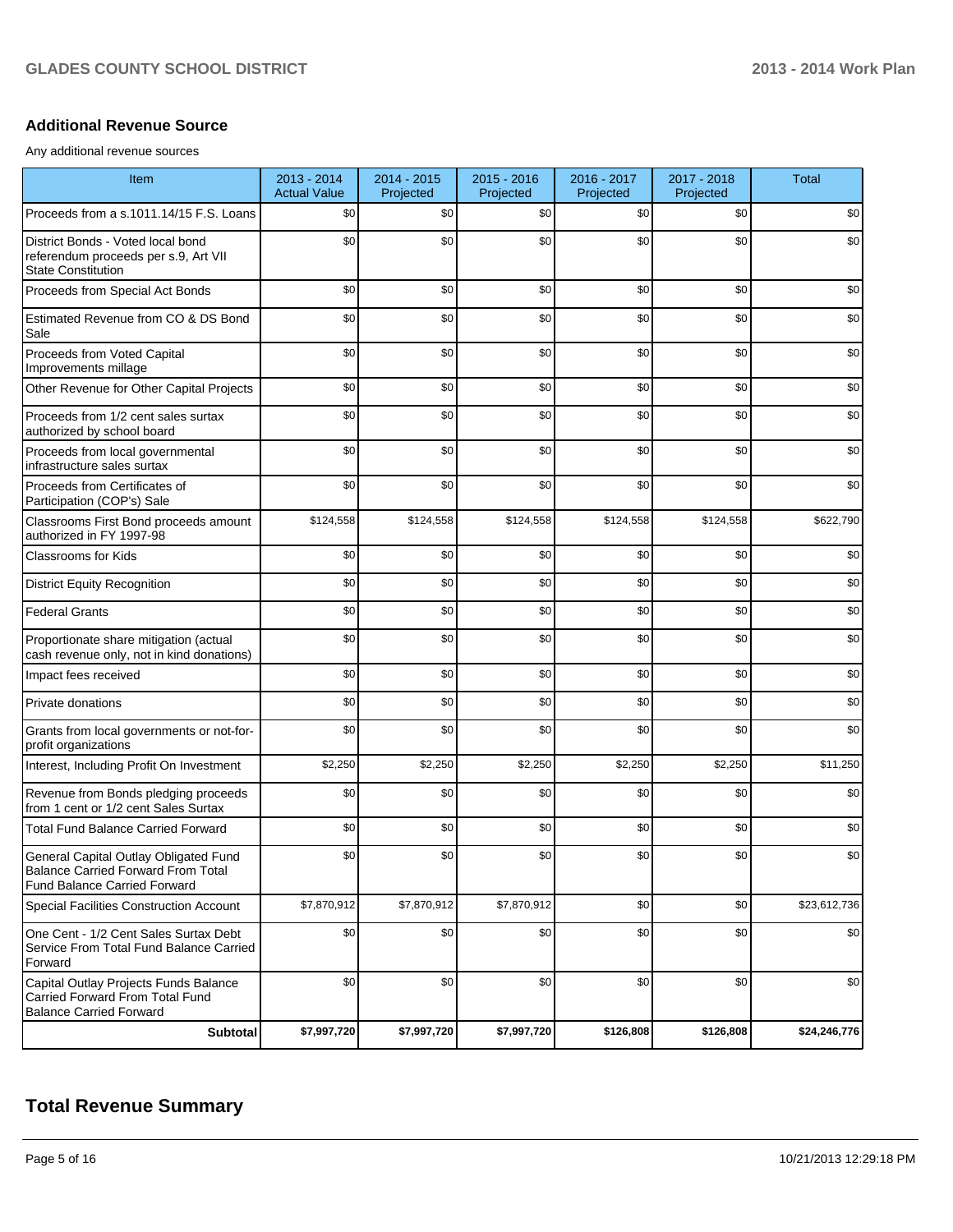| <b>Item Name</b>                                           | 2013 - 2014<br><b>Budget</b> | $2014 - 2015$<br>Projected | $2015 - 2016$<br>Projected | 2016 - 2017<br>Projected | 2017 - 2018<br>Projected | <b>Five Year Total</b> |
|------------------------------------------------------------|------------------------------|----------------------------|----------------------------|--------------------------|--------------------------|------------------------|
| Local 1.5 Mill Discretionary Capital Outlay  <br>Revenue   | \$832,080                    | \$849.612                  | \$889.576                  | \$942.312                | \$1,005,488              | \$4,519,068            |
| PECO and 1.5 Mill Maint and Other 1.5<br>Mill Expenditures | (\$8,171,443)                | (\$8,156,412)              | (\$9,297,644)              | (S475, 251)              | (\$355,932)              | (\$26,456,682)         |
| PECO Maintenance Revenue                                   | \$0                          | \$0                        | \$3,270                    | \$10.249                 | \$24,568                 | \$38,087               |
| <b>Available 1.50 Mill for New</b><br><b>Construction</b>  | (\$7,339,363)                | (S7,306,800)               | ( \$8,408,068)             | \$467,061                | \$649.556                | ( \$21, 937, 614)      |

| <b>Item Name</b>                      | 2013 - 2014<br><b>Budget</b> | $2014 - 2015$<br>Projected | $2015 - 2016$<br>Projected | 2016 - 2017<br>Projected | 2017 - 2018<br>Projected | <b>Five Year Total</b> |
|---------------------------------------|------------------------------|----------------------------|----------------------------|--------------------------|--------------------------|------------------------|
| ICO & DS Revenue                      | \$49,109                     | \$49,109                   | \$49,109                   | \$49,109                 | \$49,109                 | \$245,545              |
| <b>IPECO New Construction Revenue</b> | \$0                          | \$0                        | \$0                        | \$0                      | \$0 <sub>1</sub>         | \$0 <sub>1</sub>       |
| <b>I</b> Other/Additional Revenue     | \$7,997,720                  | \$7,997,720                | \$7,997,720                | \$126,808                | \$126,808                | \$24,246,776           |
| <b>Total Additional Revenuel</b>      | \$8,046,829                  | \$8,046,829                | \$8,046,829                | \$175,917                | \$175,917                | \$24,492,321           |
| <b>Total Available Revenue</b>        | \$707,466                    | \$740.029                  | $($ \$361,239)             | \$642.978                | \$825,473                | \$2,554,707            |

# **Project Schedules**

### **Capacity Project Schedules**

A schedule of capital outlay projects necessary to ensure the availability of satisfactory classrooms for the projected student enrollment in K-12 programs.

Nothing reported for this section.

| <b>Planned Cost:</b>     |  |  |  |
|--------------------------|--|--|--|
| <b>Student Stations:</b> |  |  |  |
| Total Classrooms:        |  |  |  |
| Gross Sq Ft:             |  |  |  |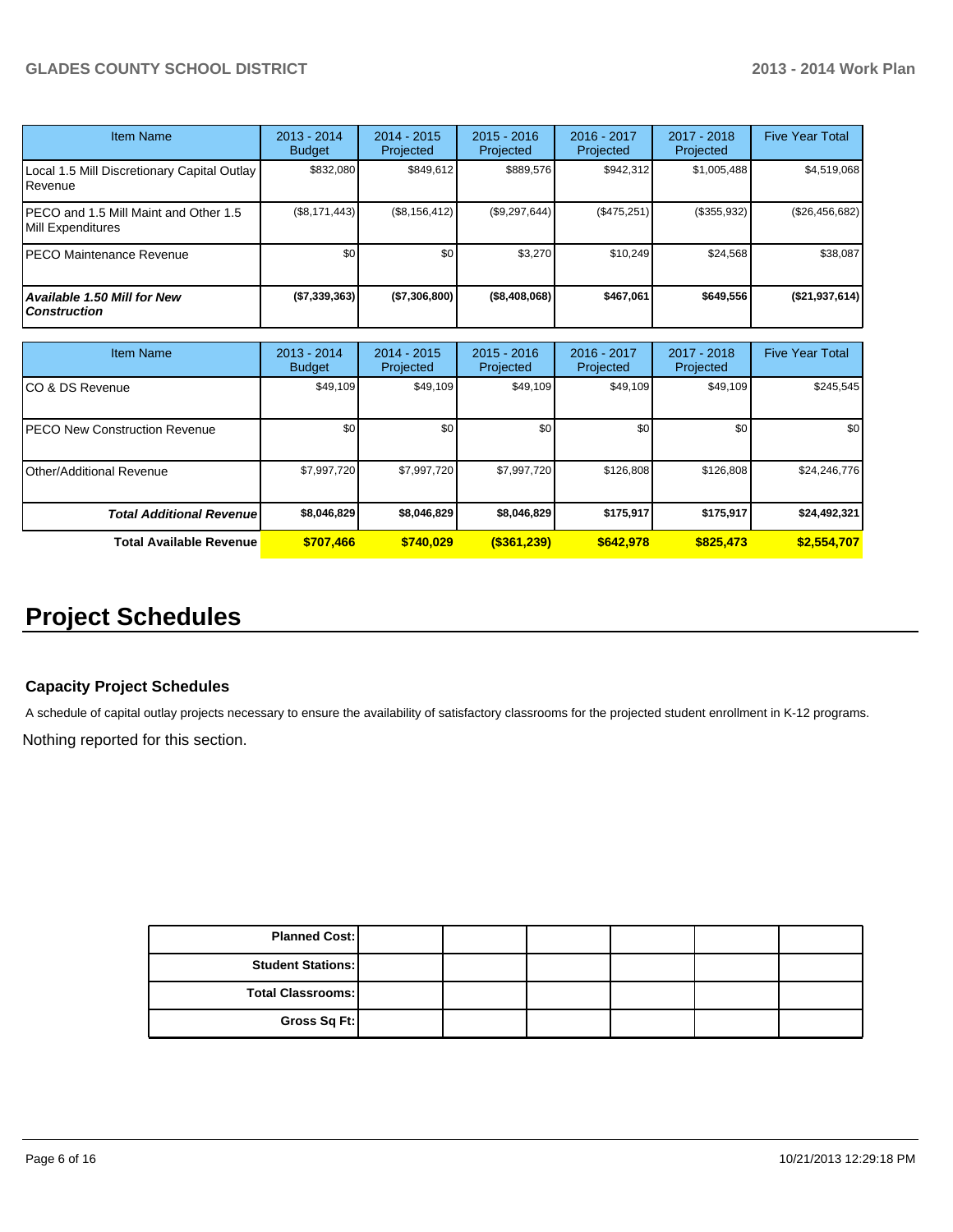### **Other Project Schedules**

Major renovations, remodeling, and additions of capital outlay projects that do not add capacity to schools.

| <b>Project Description</b>           | Location                                   | 2013 - 2014<br>Actual Budget | 2014 - 2015<br>Projected | $2015 - 2016$<br>Projected | 2016 - 2017<br>Projected | 2017 - 2018<br>Projected | Total           | Funded |
|--------------------------------------|--------------------------------------------|------------------------------|--------------------------|----------------------------|--------------------------|--------------------------|-----------------|--------|
| Replacement - Jr.-Sr. High<br>School | <b>IMOORE HAVEN</b><br>IMIDDLE/SENIOR HIGH | \$7.870.912                  | \$7.870.912              | \$7.870.912                | \$0                      | \$0                      | \$23.612.736 No |        |
|                                      |                                            | \$7.870.912                  | \$7.870.912              | \$7.870.912                | ا 30                     | \$0                      | \$23,612,736    |        |

### **Additional Project Schedules**

Any projects that are not identified in the last approved educational plant survey.

Nothing reported for this section.

### **Non Funded Growth Management Project Schedules**

Schedule indicating which projects, due to planned development, that CANNOT be funded from current revenues projected over the next five years.

Nothing reported for this section.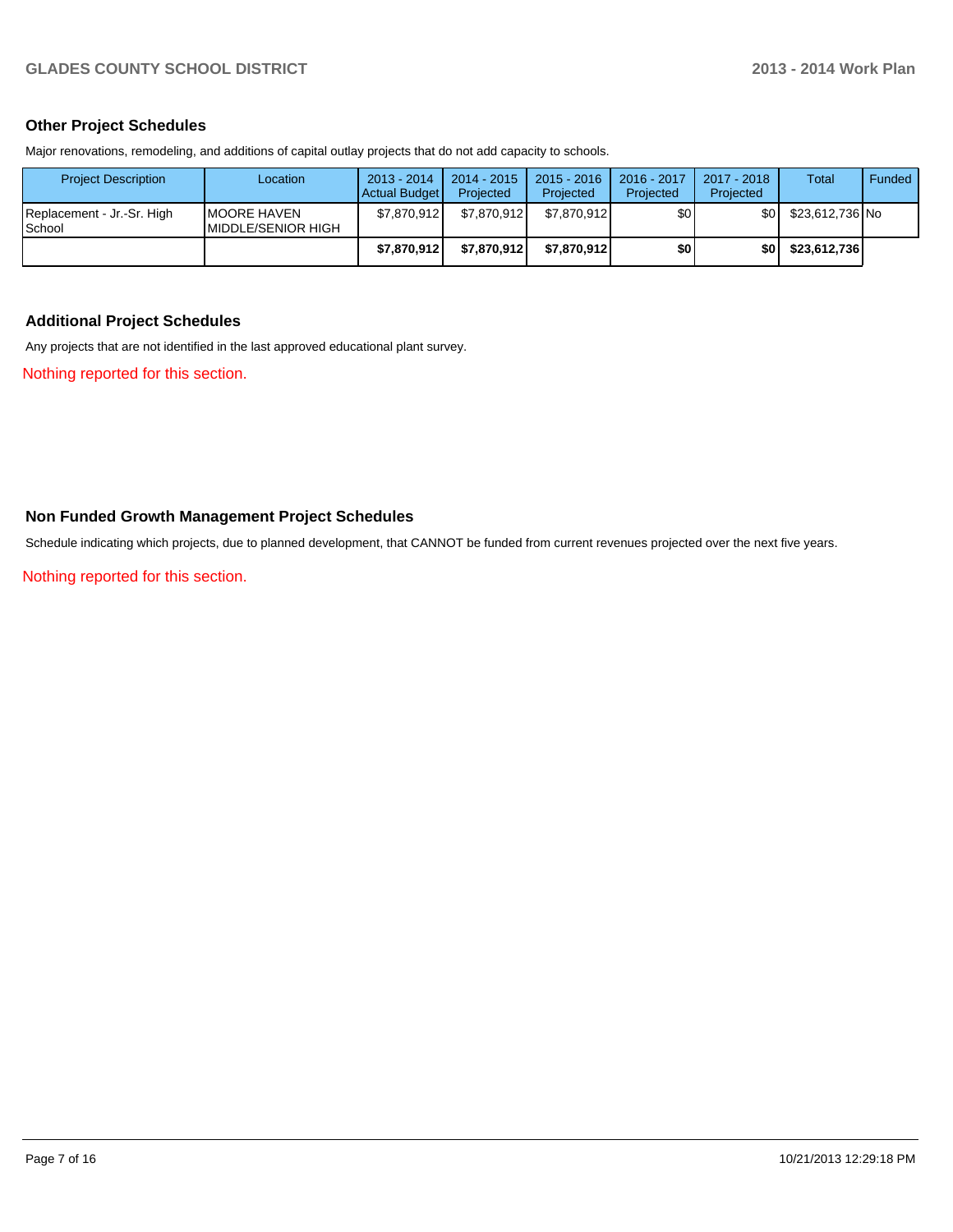# **Tracking**

### **Capacity Tracking**

| Location                            | $2013 -$<br>2014 Satis.<br>Stu. Sta. | Actual<br>$2013 -$<br><b>2014 FISH</b><br>Capacity | Actual<br>$2012 -$<br>2013<br><b>COFTE</b> | # Class<br><b>Rooms</b> | Actual<br>Average<br>$2013 -$<br>2014 Class<br><b>Size</b> | Actual<br>$2013 -$<br>2014<br><b>Utilization</b> | <b>New</b><br>Stu.<br>Capacity | <b>New</b><br>Rooms to<br>be<br>Added/Re<br>moved | Projected<br>$2017 -$<br>2018<br><b>COFTE</b> | Projected<br>$2017 -$<br>2018<br>Utilization | Projected<br>$2017 -$<br>2018 Class<br><b>Size</b> |
|-------------------------------------|--------------------------------------|----------------------------------------------------|--------------------------------------------|-------------------------|------------------------------------------------------------|--------------------------------------------------|--------------------------------|---------------------------------------------------|-----------------------------------------------|----------------------------------------------|----------------------------------------------------|
| IMOORE HAVEN<br>IMIDDLE/SENIOR HIGH | 738                                  | 664                                                | 333                                        | 35                      | 10 <sup>1</sup>                                            | 50.00 %                                          | 738                            | 545                                               | 229                                           | 16.00 %                                      | 0                                                  |
| IMOORE HAVEN<br>IELEMENTARY         | 617                                  | 617                                                | 402                                        | 34                      | 12                                                         | 65.00 %                                          |                                |                                                   | 375                                           | 61.00%                                       | 11                                                 |
| IBOOKER T<br>IWASHINGTON            |                                      |                                                    |                                            |                         |                                                            | 0.00%                                            |                                |                                                   | $\Omega$                                      | 0.00%                                        | 0                                                  |
| IWEST GLADES<br>IELEMENTARY         | 675                                  | 607                                                | 476                                        | 32 <sub>1</sub>         | 15 <sup>1</sup>                                            | 78.00 %                                          |                                |                                                   | 525                                           | 86.00 %                                      | 16                                                 |
|                                     | 2,030                                | 1,888                                              | 1,210                                      | 101                     | 12                                                         | 64.10 %                                          | 738                            | 545                                               | 1,129                                         | 42.99%                                       | $\mathbf{2}$                                       |

The COFTE Projected Total (1,129) for 2017 - 2018 must match the Official Forecasted COFTE Total (1,129 ) for 2017 - 2018 before this section can be completed. In the event that the COFTE Projected Total does not match the Official forecasted COFTE, then the Balanced Projected COFTE Table should be used to balance COFTE.

| Projected COFTE for 2017 - 2018 |  |  |  |  |  |
|---------------------------------|--|--|--|--|--|
| 381                             |  |  |  |  |  |
| 523                             |  |  |  |  |  |
| 225                             |  |  |  |  |  |
| 1,129                           |  |  |  |  |  |
|                                 |  |  |  |  |  |

| <b>Grade Level Type</b> | <b>Balanced Projected</b><br>COFTE for 2017 - 2018 |
|-------------------------|----------------------------------------------------|
| Elementary (PK-3)       |                                                    |
| Middle (4-8)            |                                                    |
| High (9-12)             |                                                    |
|                         | 1,129                                              |

### **Relocatable Replacement**

Number of relocatable classrooms clearly identified and scheduled for replacement in the school board adopted financially feasible 5-year district work program.

| Location                        |  | 2013 - 2014   2014 - 2015   2015 - 2016   2016 - 2017   2017 - 2018   Year 5 Total |  |
|---------------------------------|--|------------------------------------------------------------------------------------|--|
| IMOORE HAVEN MIDDLE/SENIOR HIGH |  |                                                                                    |  |
| Total Relocatable Replacements: |  |                                                                                    |  |

### **Charter Schools Tracking**

Information regarding the use of charter schools.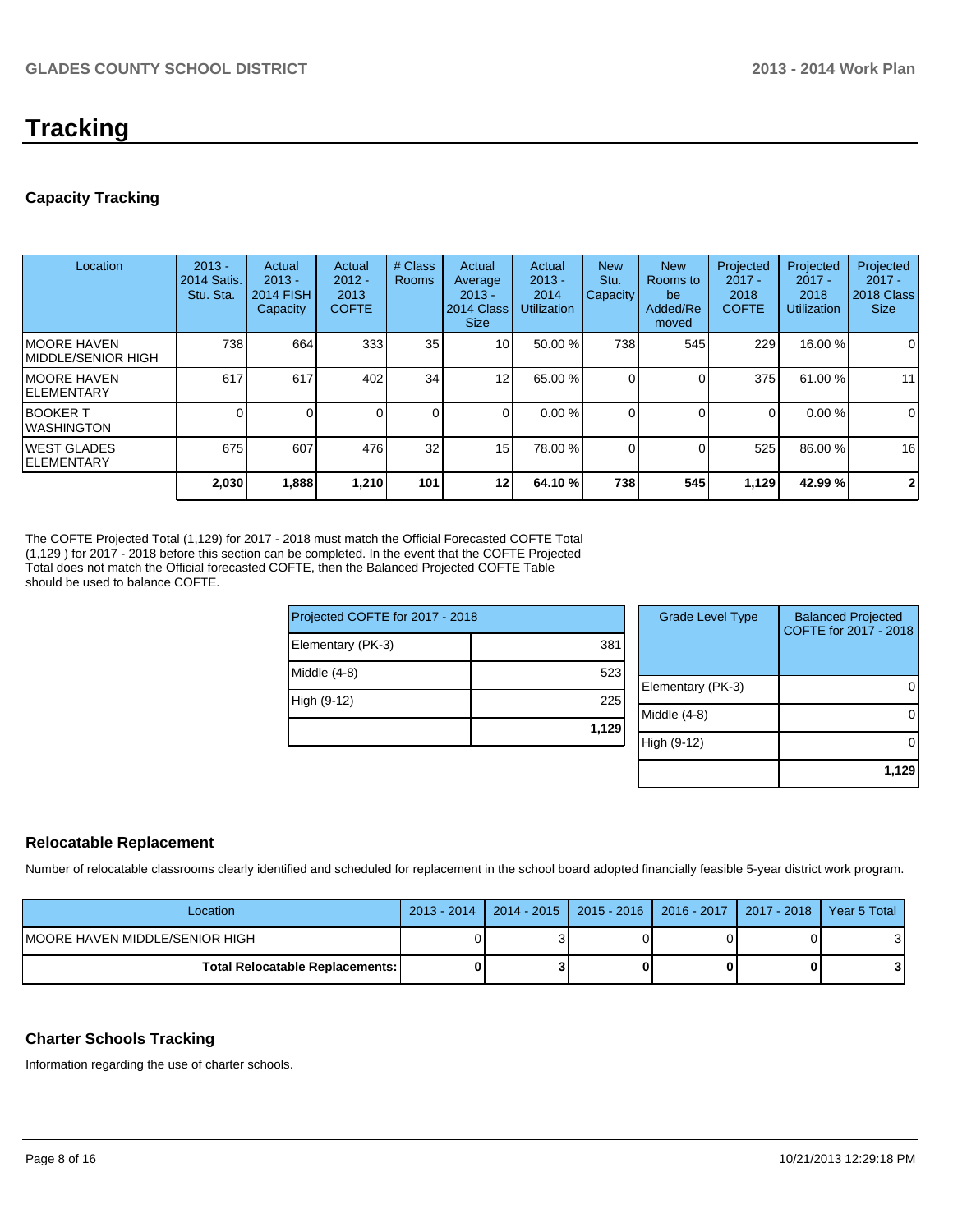| Location-Type   | # Relocatable<br>units or<br>permanent<br>classrooms | Owner            | Year Started or<br>Scheduled | Student<br><b>Stations</b> | <b>Students</b><br>Enrolled | Years in<br>Contract | <b>Total Charter</b><br><b>Students</b><br>projected for<br>2017 - 2018 |
|-----------------|------------------------------------------------------|------------------|------------------------------|----------------------------|-----------------------------|----------------------|-------------------------------------------------------------------------|
| <b>Brighton</b> |                                                      | 11 <b>IOTHER</b> | 2007                         | 426                        | 262                         | 10 <sub>1</sub>      | 300                                                                     |
|                 | 11                                                   |                  |                              | 426                        | <b>262</b>                  |                      | 300                                                                     |

### **Special Purpose Classrooms Tracking**

The number of classrooms that will be used for certain special purposes in the current year, by facility and type of classroom, that the district will, 1), not use for educational purposes, and 2), the co-teaching classrooms that are not open plan classrooms and will be used for educational purposes.

| School | School Type                            | $\vert \#$ of Elementary $\vert \#$ of Middle 4-8 $\vert \$<br>K-3 Classrooms I | <b>Classrooms</b> | $\#$ of High 9-12<br><b>Classrooms</b> | # of $ESE$<br><b>Classrooms</b> | # of Combo<br><b>Classrooms</b> | Total<br><b>Classrooms</b> |
|--------|----------------------------------------|---------------------------------------------------------------------------------|-------------------|----------------------------------------|---------------------------------|---------------------------------|----------------------------|
|        | <b>Total Educational Classrooms: I</b> |                                                                                 |                   |                                        |                                 |                                 | 01                         |
|        |                                        |                                                                                 |                   |                                        |                                 |                                 |                            |
| School | School Type                            | $\vert \#$ of Elementary $\vert \#$ of Middle 4-8 $\vert \$<br>K-3 Classrooms   | <b>Classrooms</b> | $\#$ of High 9-12<br><b>Classrooms</b> | # of $ESE$<br><b>Classrooms</b> | # of Combo<br><b>Classrooms</b> | Total<br><b>Classrooms</b> |

**Total Co-Teaching Classrooms: 0 0 0 0 0 0**

#### **Infrastructure Tracking**

**Necessary offsite infrastructure requirements resulting from expansions or new schools. This section should include infrastructure information related to capacity project schedules and other project schedules (Section 4).**

Not Specified

**Proposed location of planned facilities, whether those locations are consistent with the comprehensive plans of all affected local governments, and recommendations for infrastructure and other improvements to land adjacent to existing facilities. Provisions of 1013.33(12), (13) and (14) and 1013.36 must be addressed for new facilities planned within the 1st three years of the plan (Section 5).**

Not Specified

**Consistent with Comp Plan?** No

#### **Net New Classrooms**

The number of classrooms, by grade level and type of construction, that were added during the last fiscal year.

| List the net new classrooms added in the 2012 - 2013 fiscal year. |                              |                             |                                                                                                                                                                                                                                   |                        | Llist the net new classrooms to be added in the 2013 - 2014 fiscal<br>vear. |                                   |                                |                        |
|-------------------------------------------------------------------|------------------------------|-----------------------------|-----------------------------------------------------------------------------------------------------------------------------------------------------------------------------------------------------------------------------------|------------------------|-----------------------------------------------------------------------------|-----------------------------------|--------------------------------|------------------------|
|                                                                   |                              |                             | "Classrooms" is defined as capacity carrying classrooms that are added to increase<br>Totals for fiscal year 2013 - 2014 should match totals in Section 15A.<br>capacity to enable the district to meet the Class Size Amendment. |                        |                                                                             |                                   |                                |                        |
| Location                                                          | $2012 - 2013$ #<br>Permanent | $2012 - 2013 \#$<br>Modular | $2012 - 2013$ #<br>Relocatable                                                                                                                                                                                                    | $2012 - 2013$<br>Total | $2013 - 2014$ #<br>Permanent                                                | $2013 - 2014$ #<br><b>Modular</b> | $2013 - 2014$ #<br>Relocatable | $2013 - 2014$<br>Total |
| Elementary (PK-3)                                                 |                              |                             |                                                                                                                                                                                                                                   |                        |                                                                             |                                   |                                | $\Omega$               |
| $Middle (4-8)$                                                    |                              |                             |                                                                                                                                                                                                                                   |                        |                                                                             |                                   |                                | 0                      |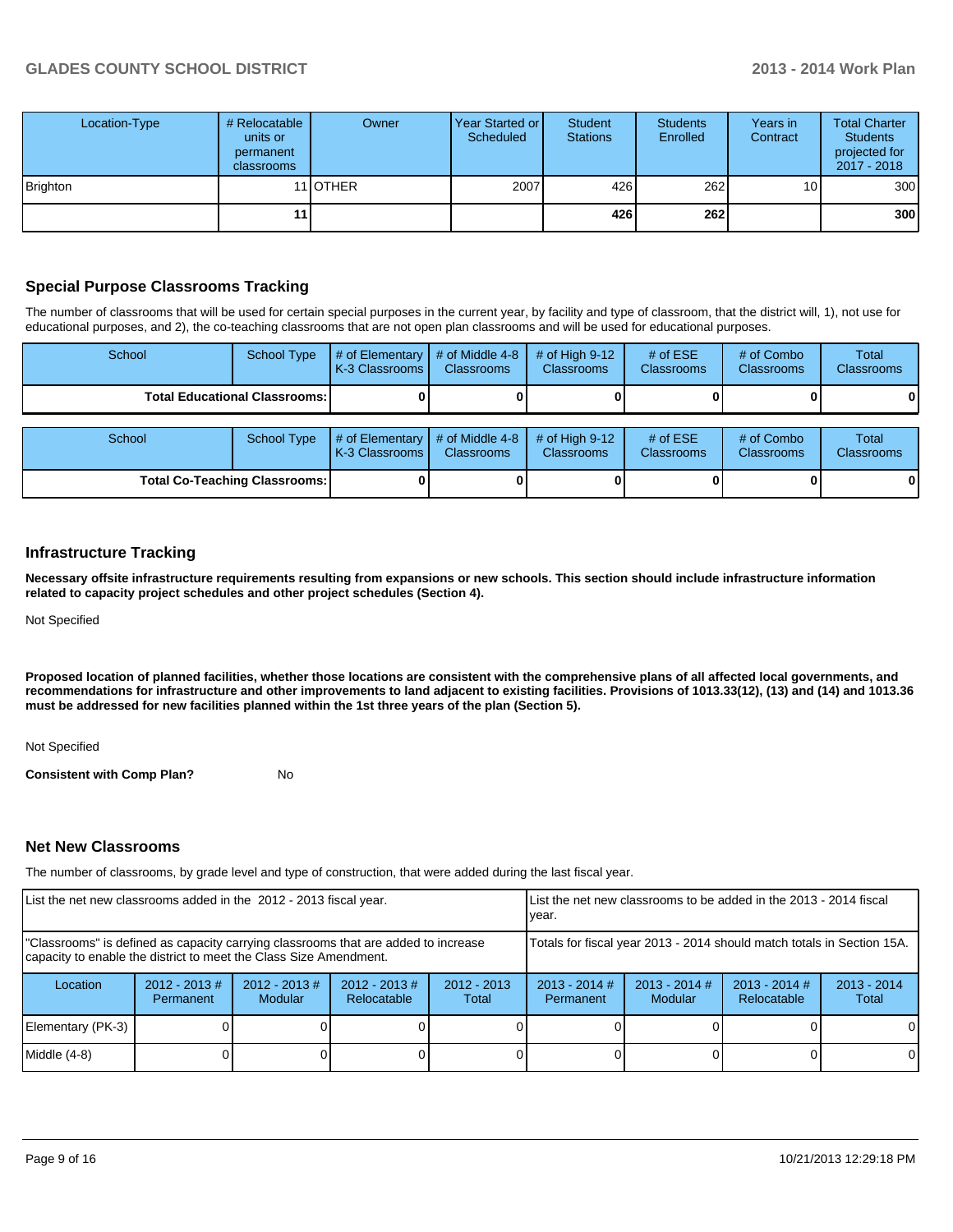| High (9-12) |  |  |  |   |
|-------------|--|--|--|---|
|             |  |  |  | U |

### **Relocatable Student Stations**

Number of students that will be educated in relocatable units, by school, in the current year, and the projected number of students for each of the years in the workplan.

| <b>Site</b>                     | $2013 - 2014$ | $2014 - 2015$ | $2015 - 2016$ | 2016 - 2017 | 2017 - 2018 | 5 Year Average |
|---------------------------------|---------------|---------------|---------------|-------------|-------------|----------------|
| IMOORE HAVEN MIDDLE/SENIOR HIGH |               |               |               |             |             | $\Omega$       |
| IMOORE HAVEN ELEMENTARY         |               |               |               |             |             | $\Omega$       |
| IWEST GLADES ELEMENTARY         |               |               |               |             |             | $\Omega$       |
| IBOOKER T WASHINGTON            |               |               |               |             |             | $\Omega$       |

| Totals for GLADES COUNTY SCHOOL DISTRICT          |         |         |        |       |       |       |
|---------------------------------------------------|---------|---------|--------|-------|-------|-------|
| Total students in relocatables by year.           |         |         |        |       |       | 0     |
| Total number of COFTE students projected by year. | 1.190 l | 1.174 l | 1.1731 | 1.153 | 1.129 | 1.164 |
| Percent in relocatables by year.                  | 0%      | 0%      | 0%     | 0 % I | 0%    | 0%    |

### **Leased Facilities Tracking**

Exising leased facilities and plans for the acquisition of leased facilities, including the number of classrooms and student stations, as reported in the educational plant survey, that are planned in that location at the end of the five year workplan.

| Location                               | # of Leased<br>Classrooms 2013 -<br>2014 | <b>FISH Student</b><br><b>Stations</b> | Owner | # of Leased<br>Classrooms 2017 -<br>2018 | <b>FISH Student</b><br><b>Stations</b> |
|----------------------------------------|------------------------------------------|----------------------------------------|-------|------------------------------------------|----------------------------------------|
| <b>IMOORE HAVEN MIDDLE/SENIOR HIGH</b> |                                          |                                        |       |                                          | $\Omega$                               |
| <b>MOORE HAVEN ELEMENTARY</b>          |                                          |                                        |       |                                          | $\Omega$                               |
| <b>BOOKER T WASHINGTON</b>             |                                          |                                        |       |                                          |                                        |
| <b>IWEST GLADES ELEMENTARY</b>         |                                          |                                        |       |                                          | ΩI                                     |
|                                        |                                          |                                        |       |                                          |                                        |
|                                        |                                          |                                        |       |                                          | 0                                      |

### **Failed Standard Relocatable Tracking**

Relocatable units currently reported by school, from FISH, and the number of relocatable units identified as 'Failed Standards'.

Nothing reported for this section.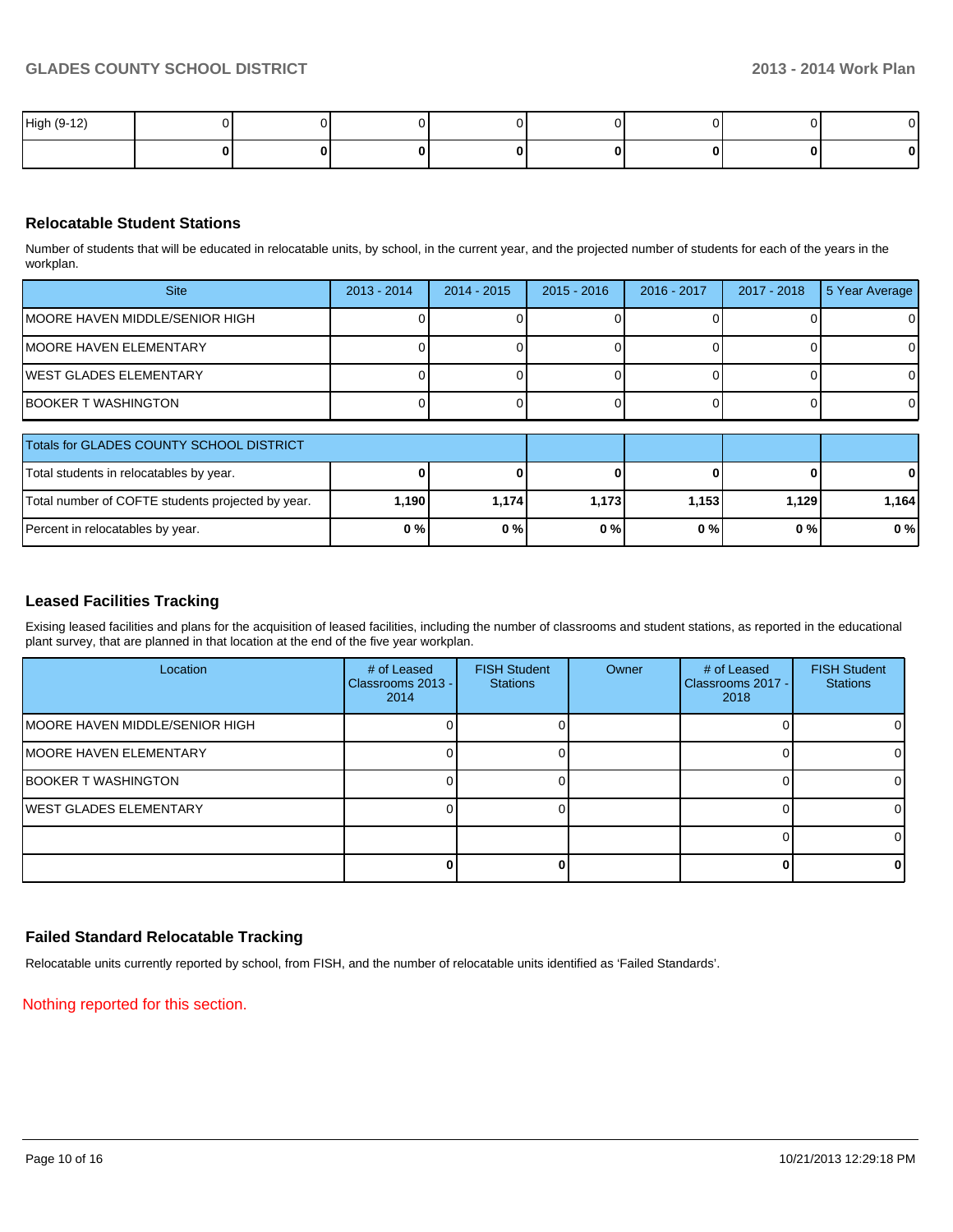# **Planning**

### **Class Size Reduction Planning**

**Plans approved by the school board that reduce the need for permanent student stations such as acceptable school capacity levels, redistricting, busing, year-round schools, charter schools, magnet schools, public-private partnerships, multitrack scheduling, grade level organization, block scheduling, or other alternatives.**

Currently the district does not anticipate a need to reduce student stations, due to availablity surplus at Moore Haven campus

### **School Closure Planning**

**Plans for the closure of any school, including plans for disposition of the facility or usage of facility space, and anticipated revenues.**

None expected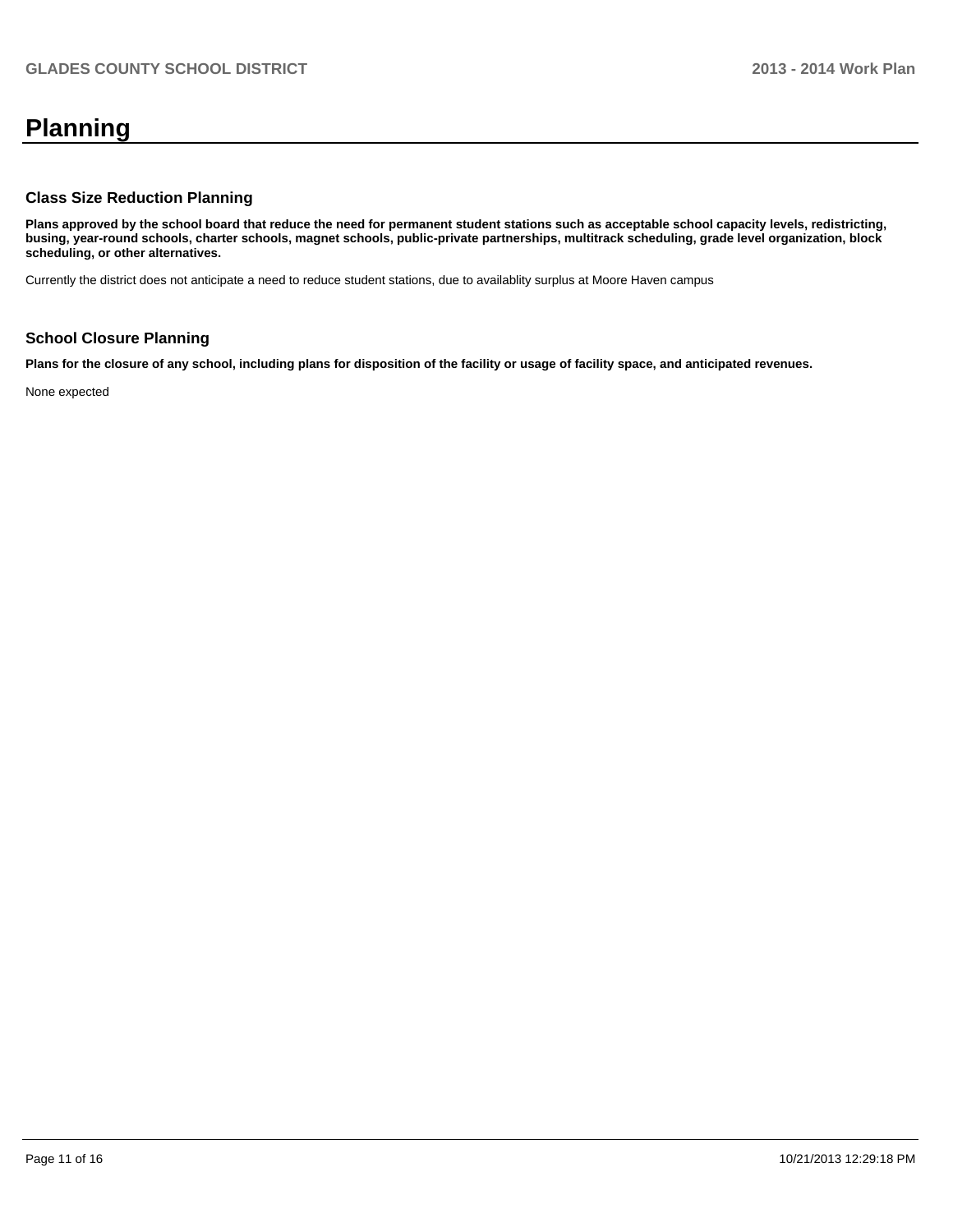Five Year Survey - Ten Year Capacity **10/21/2013** GLADES COUNTY SCHOOL DISTRICT

**Schedule of capital outlay projects projected to ensure the availability of satisfactory student stations for the projected student enrollment in K - 12 programs for the future 5 years beyond the 5-year district facilities work program.**

No items meet the criteria.

Five Year Survey - Ten Year Infrastructure **10/21/2013** GLADES COUNTY SCHOOL DISTRICT

**Proposed Location of Planned New, Remodeled, or New Additions to Facilities in 6 thru 10 out years (Section 28).**

New classrooms/Admin at Moore Haven Jr.-Sr. High School in accordance with 5 year workplan

**Plans for closure of any school, including plans for disposition of the facility or usage of facility space, and anticipated revenues in the 6 thru 10 out years (Section 29).**

NO plans for schools to be closed.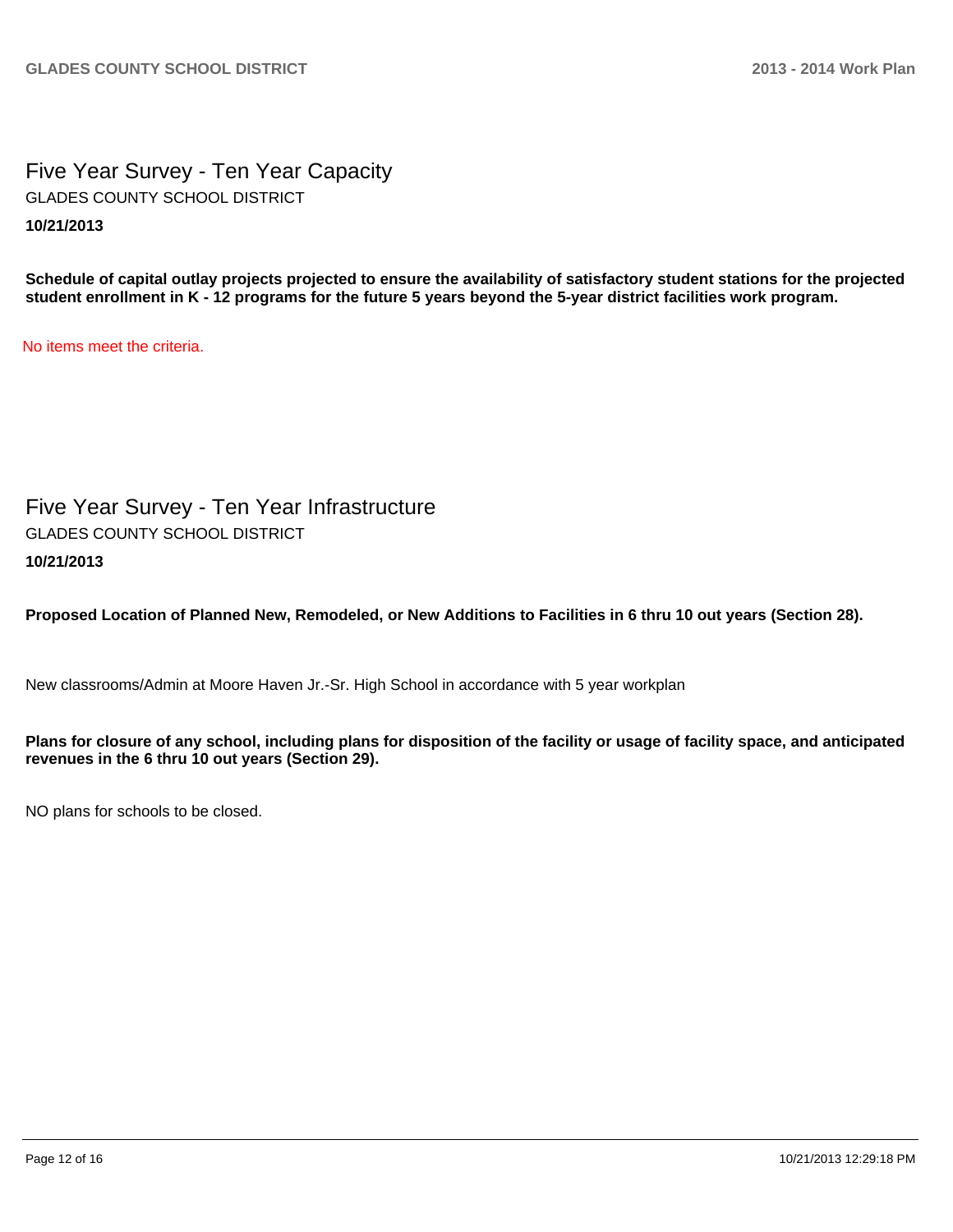## Five Year Survey - Ten Year Maintenance **10/21/2013** GLADES COUNTY SCHOOL DISTRICT

**District projects and locations regarding the projected need for major renovation, repair, and maintenance projects within the district in years 6 - 10 beyond the projects plans detailed in the five years covered by the work plan.**

| Project                    | <b>Projected Cost</b> |  |  |
|----------------------------|-----------------------|--|--|
|                            |                       |  |  |
| flooring                   | \$15,000              |  |  |
| interior/exterior painting | \$7,000               |  |  |
| <b>HVAC</b>                | \$15,000              |  |  |
| electrical                 | \$20,000              |  |  |
| Fire Alarm                 | \$45,000              |  |  |
| Roofing                    | \$75,000              |  |  |
|                            | \$177,000             |  |  |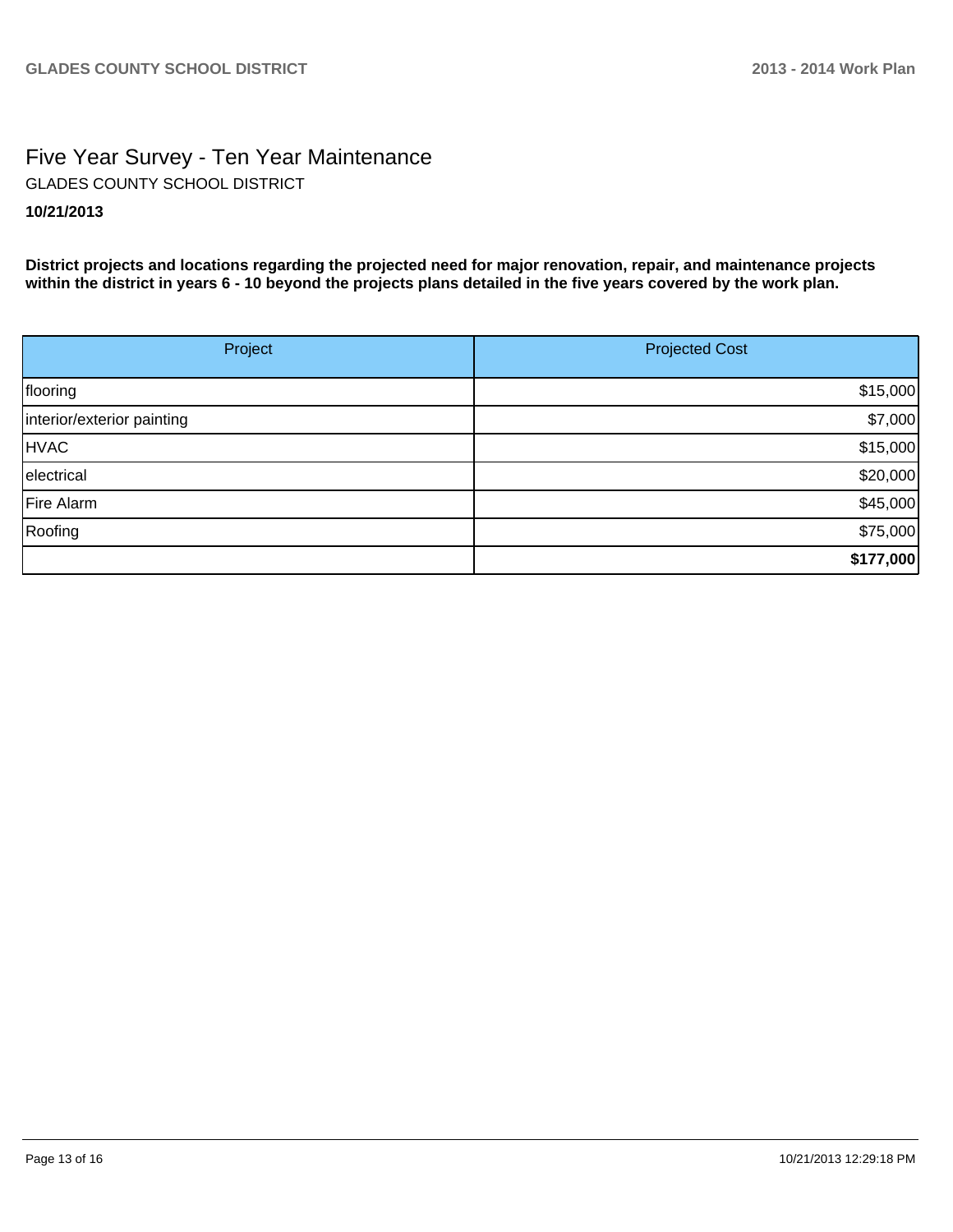# Five Year Survey - Ten Year Utilization GLADES COUNTY SCHOOL DISTRICT

### **10/21/2013**

**Schedule of planned capital outlay projects identifying the standard grade groupings, capacities, and planned utilization rates of future educational facilities of the district for both permanent and relocatable facilities.**

| <b>Grade Level</b><br>Projections  | <b>FISH Student</b><br><b>Stations</b> | <b>Actual FISH</b><br>Capacity | Actual<br><b>COFTE</b> | Actual<br><b>Utilization</b> | Actual new<br><b>Student</b><br>Capacity to be<br>added/remove | Projected<br><b>COFTE</b> | Projected<br><b>Utilization</b> |
|------------------------------------|----------------------------------------|--------------------------------|------------------------|------------------------------|----------------------------------------------------------------|---------------------------|---------------------------------|
| Elementary -<br>District Totals    | 658                                    | 658                            | 406.00                 | 61.70 %                      |                                                                | 0                         | 0.00%                           |
| Middle - District<br><b>Totals</b> | 1,413                                  | 1,271                          | 788.16                 | 62.01 %                      |                                                                | 0                         | 0.00%                           |
| High - District<br>Totals          |                                        | 0                              | 0.00                   | 0.00 %                       |                                                                | 0                         | 0.00%                           |
| Other - ESE, etc                   |                                        |                                | 0.00                   | 0.00 %                       |                                                                |                           | 0.00%                           |
|                                    | 2,071                                  | 1,929                          | 1,194.16               | 61.91 %                      |                                                                | 0                         | 0.00%                           |

**Combination schools are included with the middle schools for student stations, capacity, COFTE and utilization purposes because these facilities all have a 90% utilization factor. Use this space to explain or define the grade groupings for combination schools.**

No comments to report.

Five Year Survey - Twenty Year Capacity GLADES COUNTY SCHOOL DISTRICT

**10/21/2013**

**Schedule of capital outlay projects projected to ensure the availability of satisfactory student stations for the projected student enrollment in K - 12 programs for the future 11 - 20 years beyond the 5-year district facilities work program.**

No items match the criteria.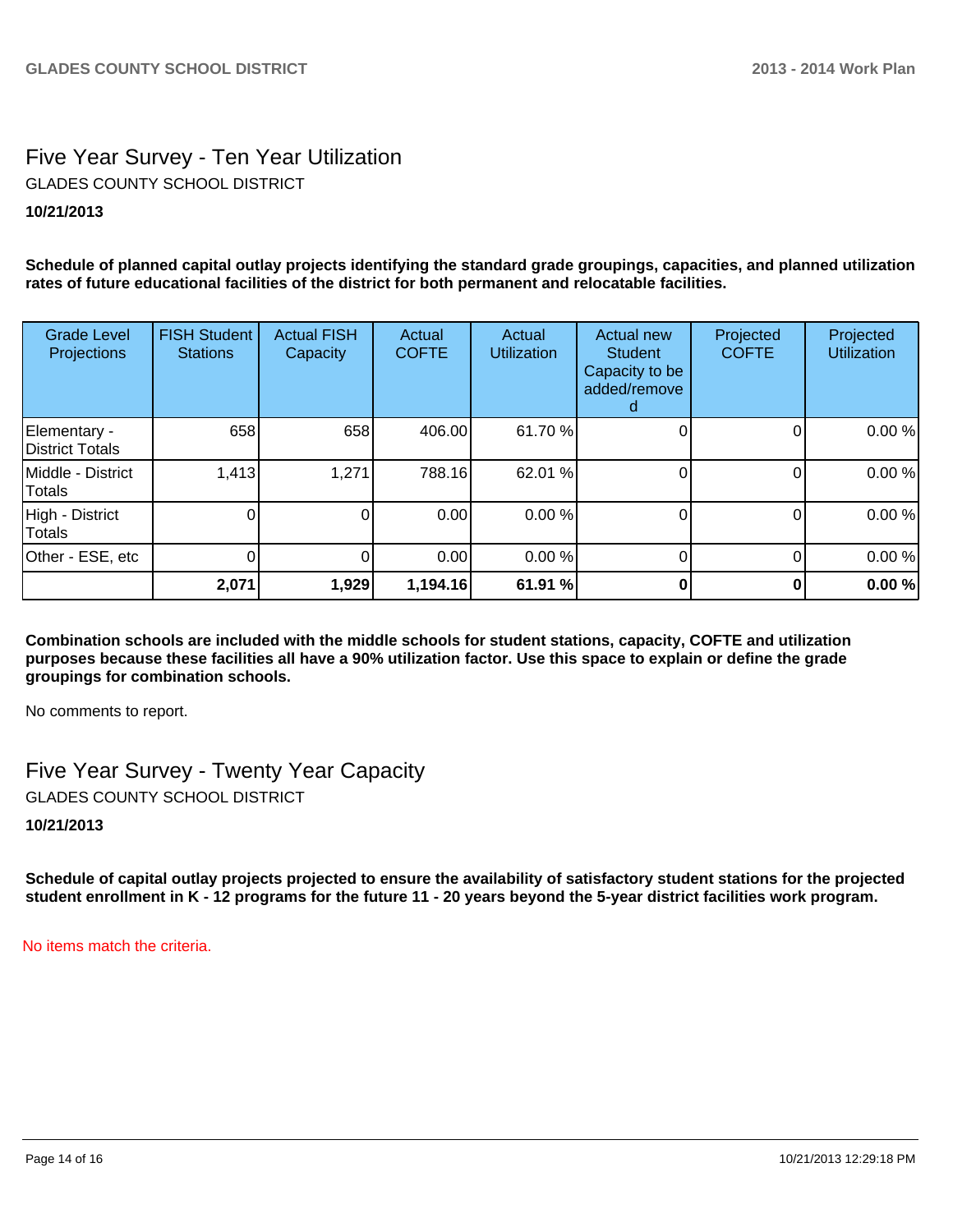## Five Year Survey - Twenty Year Infrastructure **10/21/2013** GLADES COUNTY SCHOOL DISTRICT

**Proposed Location of Planned New, Remodeled, or New Additions to Facilities in the 11 through 20 out years (Section 28).**

New classrooms at Moore Haven Jr-Sr High School, Moore Haven Elementary School.

**Plans for closure of any school, including plans for disposition of the facility or usage of facility space, and anticipated revenues in the 11 through 20 out years (Section 29).**

No Plans for school closures

Five Year Survey - Twenty Year Maintenance

GLADES COUNTY SCHOOL DISTRICT

**10/21/2013**

**District projects and locations regarding the projected need for major renovation, repair, and maintenance projects within the district in years 11 - 20 beyond the projects plans detailed in the five years covered by the work plan.**

No items match the criteria.